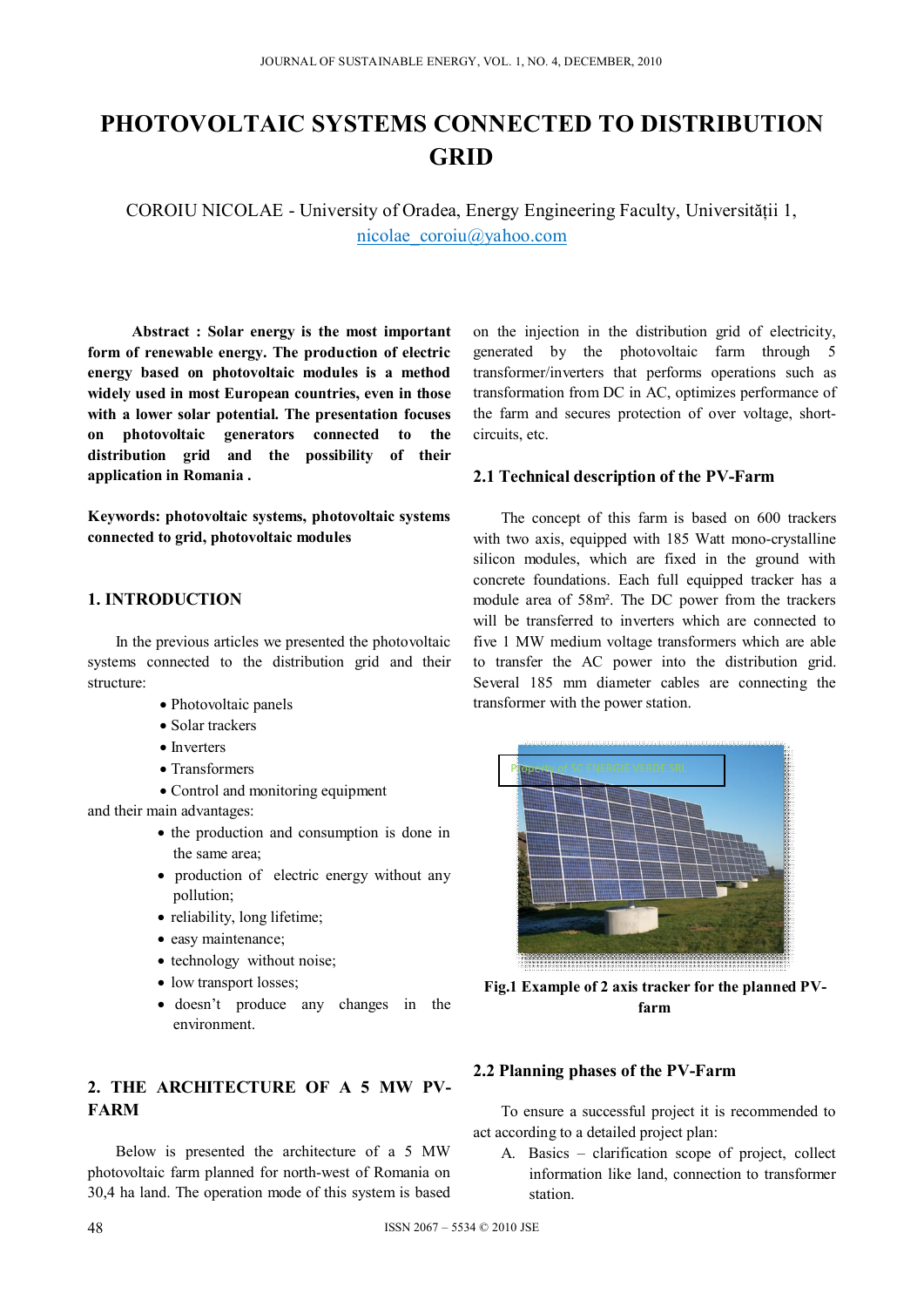- B. Preliminary Planning etc. Budget cost analyses, ROI (Return On Investment) calculation, specific annual yield, grid feed-in. Selection of potential project partners
- C. Blueprint Planning prepare draft based on conclusion A & B
- D. Approval Planning building application, adjustment of preliminary planning, geo study
- E. Construction planning Creation of plans according to technical and economical requirements
- F. Placing of orders e.g. Modules, tracker, transformer/inverter, assembly, fence, security system
- G. Manufacturing control logistic-, assembly supervision, acceptance of work by official third party
- H. Documentation compilation of project records, warranties

## **3. TWO AXIS TRACKER SYSTEMS**

The two axis tracker systems can be divided in two main categories:

- Astronomical tracker systems
- Tracker systems with sensors

#### **3.1 Astronomical tracker systems**

The so-called astronomical systems are working by programming the motion according to the annual movement of the sun, and through a program indicate the position of the sun in astronomical sky during each day of the year, and the solar panels are positioned always in the sun direction so they cannot react to cloud cover or other impairments, but are more efficient than fixed systems.

#### **3.2 Tracker systems with sensors**

In order to compensate the disadvantages of astronomical tracker systems, were conceived the tracker systems with sensors.

The tracker systems with sensors continuously position the mobile part of the tracker so that the solar modules are always oriented towards the brightest part of the sky, thus capturing the maximum possible amount of energy. This is realized with the help of two sensors sensitive to sunlight and which direct independently the vertical and horizontal orientation of solar panels. Sensors accuracy is less than 1 degree in the sunlight and less than 6 degrees in diffuse light (e.g. in the morning before sunrise or when it is cloudy). This type of solar trackers orients the solar panels to the most intense point of light

in the sky, which is not always the direction of the sun. Often the reflected light or diffuse light when it is cloudy makes deviation from the direction of the sun visible to the eye. For example, during cloudy time the systems with sensors position the modules horizontally, capturing maximum energy. One of the very frequent "complaints" of customers of these systems was that in such of solar park each tracker had different orientation during cloudy sky, affecting the visual symmetry of the park (figure 2).



**Fig.2 Sun Sensor -Degerenergie** 

Varying lighting conditions: In photovoltaic parks the lighting conditions vary for each single tracker because of different clouds (figure 3). The individual control aligns every sun sensor controlled tracker optimally to the brightest light source and guarantees therefore the biggest possible energy production.



**Fig.3 Sun sensor control** 

#### **4. Wind protection**

In order to protect the photovoltaic modules against strong winds, a wind speed monitoring system is used.

The programming of wind sensor system is made after the German standard DIN 1055-4. At wind speeds higher than 10 m/s all solar panels are oriented in horizontal position, which is the position with the lowest resistance to wind. If within 10 minutes there are no